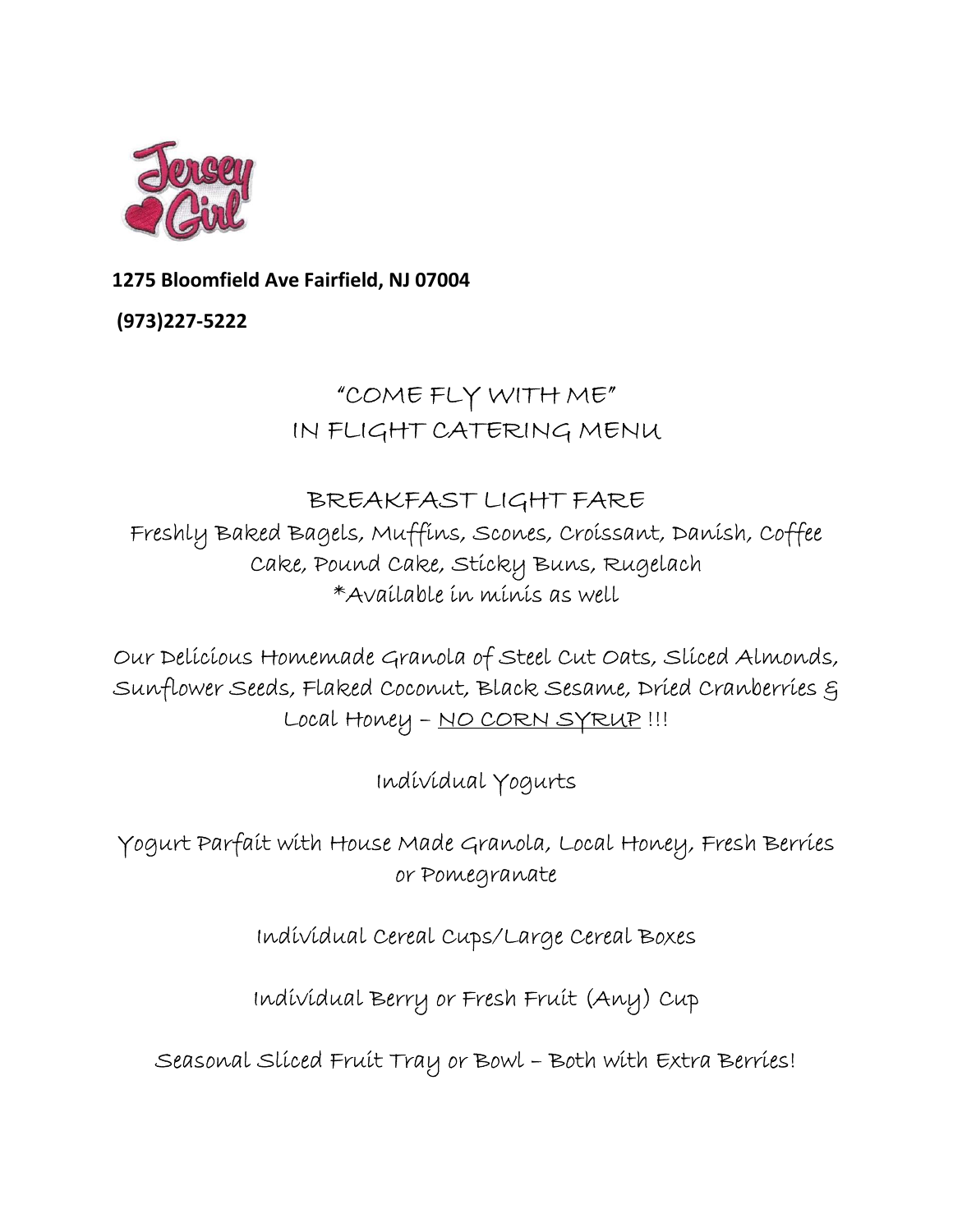Scottish Smoked Salmon Platter – Chopped Egg, Tomato, Red Onion, Capers, Lemon Wedges, Dill

Hard Boiled Eggs

Deviled Eggs, Simple or Topped with Smoked Salmon

Quiche, Any Variety

\*\*\*KOSHER PROVISIONS AVAILABLE\*\*\*

\*\*NEWSPAPERS AVAILABLE\*\*

\*Specialty Glass Jarred Jams, Jellies, Syrups, Condiments for Inventory Stock Available\*

\*\*\*DON'T SEE WHAT YOU WANT? SPEAK UP PLEASE!!!\*\*\*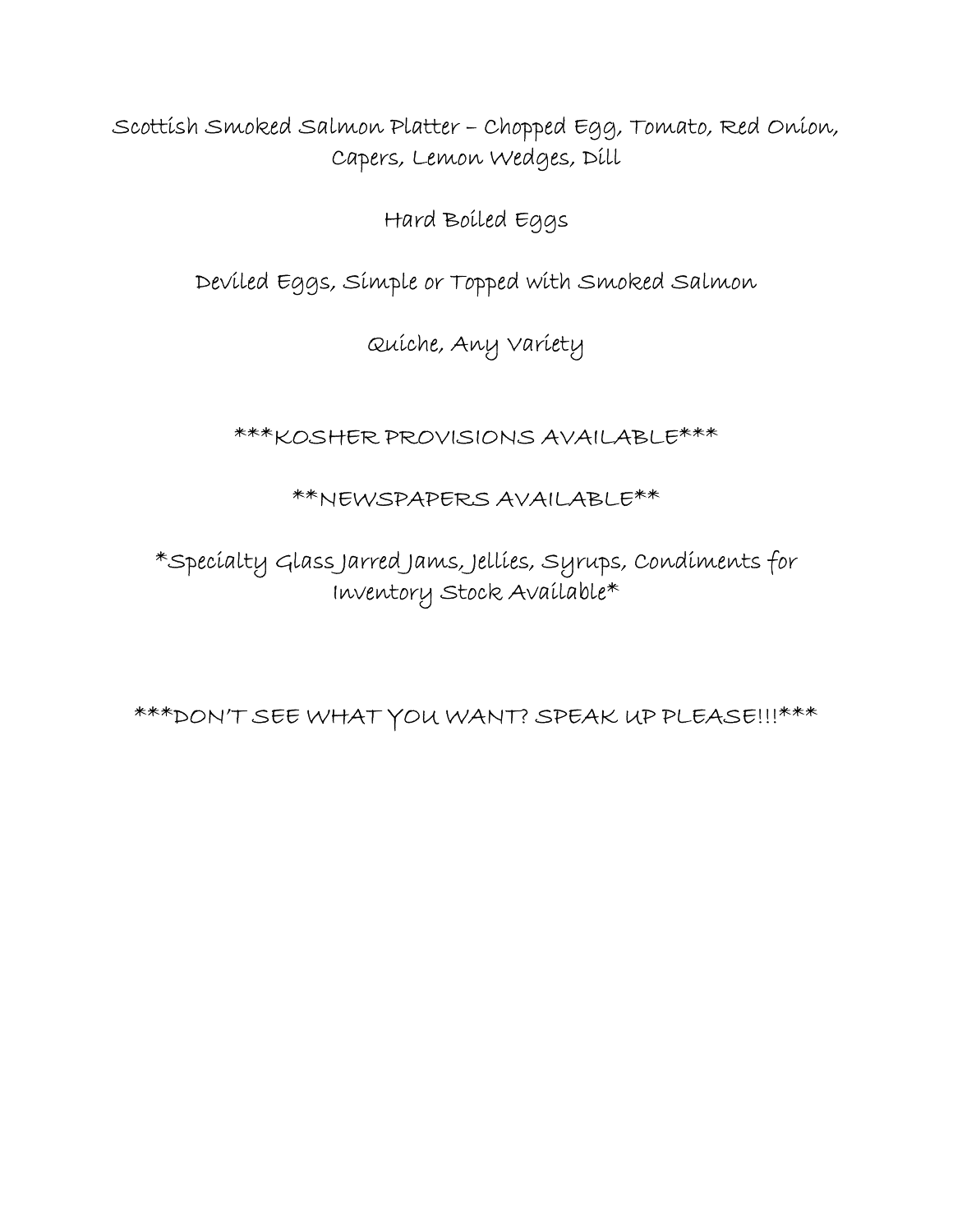HOT BREAKFAST Steel Cut Oatmeal with Choice of Toppings Brown Sugar, Local Honey, Berries, Dried Fruits

Homemade Waffles, Buttermilk Pancakes, French Toast with Vanilla & Cinnamon \*Fresh Berry Compote Available for Above\*

Cheese Blintzes with Blueberry Sauce

Homemade Crepes, Client Choice

Eggs, Omelettes, Frittatas Any Style

Steak (Filet Mignon or Skirt) & Eggs

Eggs Benedict with our Delicious Hollandaise

Breakfast Wrap Variety

Breakfast Sandwiches

Breakfast Meats : Applewood Smoked Bacon Turkey Bacon or Sausage Pork or Beef Sausage, Links or Patties Honey Ham Canadian Bacon Taylor Ham (It's a Jersey Thing!) Corned Beef or Pastrami Hash

Home Fries, Oven Roast Potatoes, French Fries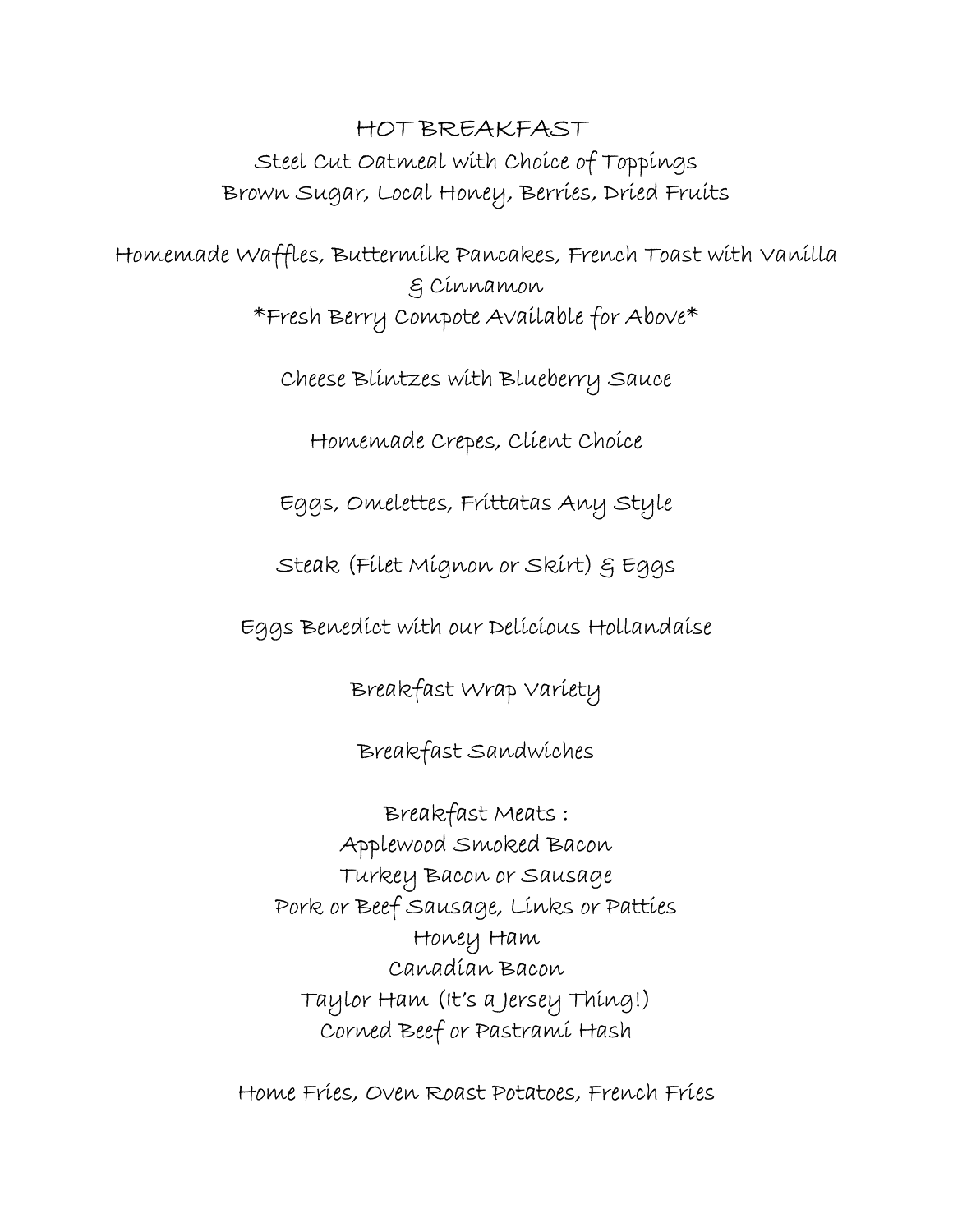### LUNCH

### SALAD SELECTIONS

Classics Such as Field Greens, Caesar, Spinach, String Bean, Tomato & Red Onion Old Fashioned Picnic Potato, Our Pasta Scamp in Lemon Vinaigrette with Veggies, Penne Pasta with Marinara, Plum Tomato and Ricotta Salada, Pasta Primavera, Singapore Noodles, Couscous or Quinoa with Fresh Veggies in Minted Lemon Vinaigrette, Salad Caribe with Black Beans, Corn & Hearts of Palm, Stuffed Potato Salad with Cheddar, Bacon, Scallions & Sour Cream Dressing, Fresh House Made Mozzarella & Heirloom Tomato with Basil, Herbed Vinaigrette & Pesto Finish, Greek Pasta – Orzo, Spinach, Cukes, Black Olive & Feta, Parmesan Potatoes, Tuscan Salad with Romaine, Arugula, Fennel, Red Onion, Green Olives & Ricotta Salada

# ENTRÉE SALADS

Chicken Caprese – Grilled Breast, Balsamic Glaze, Roast Red Peppers, Olives, Artichoke Hearts, Fresh Plum & Sundried Tomatoes, Fresh Mozzarella over Arugula

Sliced Flank Steak over Field Greens, Quartered Plum Tomato, Crumbled Blue Cheese, Dijon Vinaigrette

Tuna Nicoise – Classic Style with Solid White Tuna, Marinated New Potatoes, French String Beans, Hard Boiled Eggs, Chopped Shallot over Boston Lettuce, Lemon Vinaigrette

Southwest Cobb – Grilled Cubed Chicken Breast, Shredded Cheddar, Avocado, Applewood Smoked Bacon, Chopped Egg, Tomato & Sliced Jalapeño, Balsamic Dressing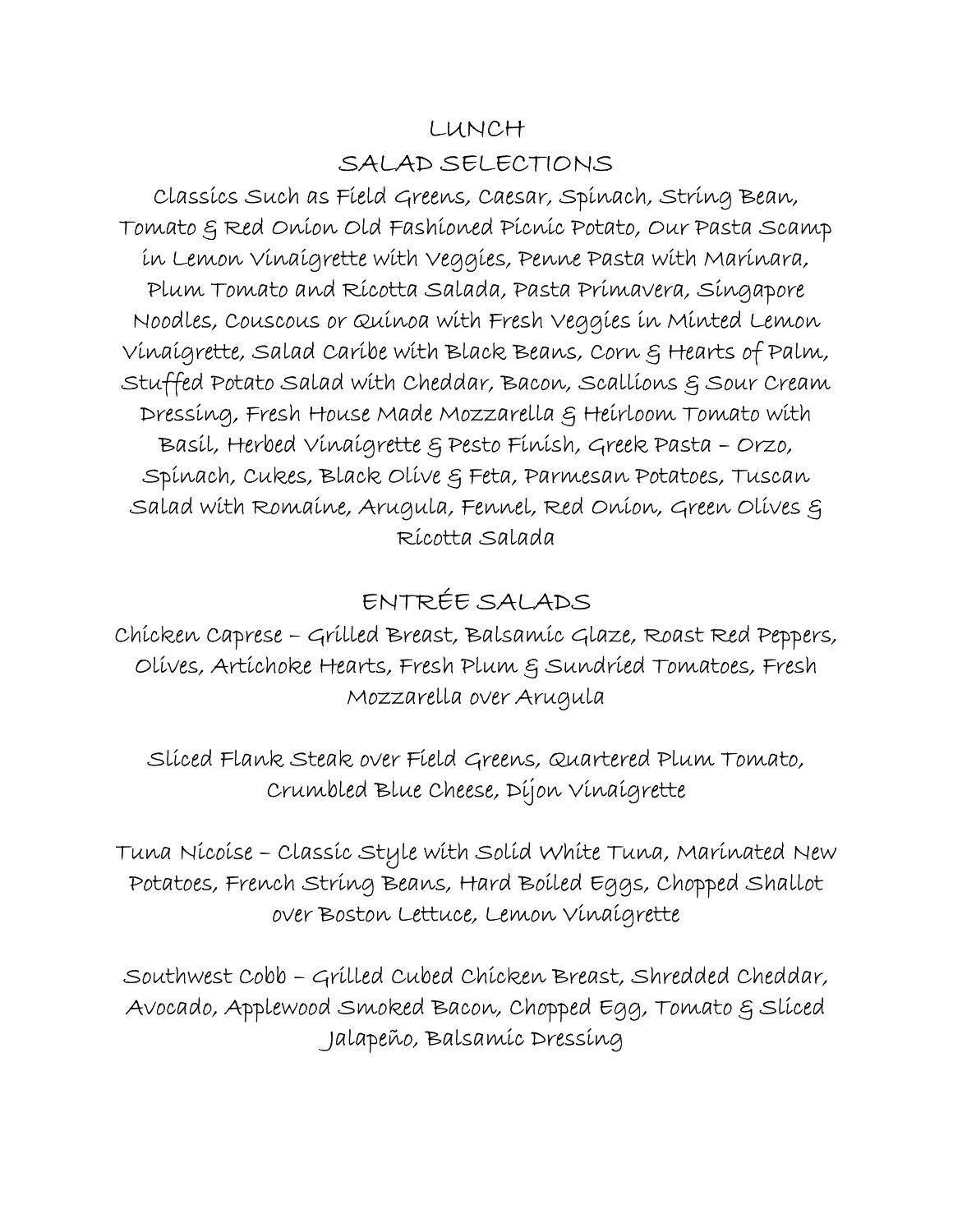Grilled Chicken Caesar – Jersey Girl Style with Roast Red Pepper, Hard Boiled Egg, Homemade Garlic Croutons

Confetti – Composed Sections of Our Gourmet Chicken, Tuna & Egg Salads Between Rows of Shredded Carrot, Chopped Tomato & Julienned Beets over Lettuce, Balsamic Dressing

Mezze Platter of Stuffed Grape Leaves, Feta, Olive, Hummus, Roast Peppers, Homemade Tzatziki, Pita Chips

# SPECIALTY ENTREES

Smoked Filet of Beef – Tenderloin over Arugula with Roast Yellow & Red Peppers, Toasted Pignoli Nuts, Garlic-Balsamic Dressing

Seafood Caesar – Sub Jumbo Shrimp for Chicken, same JG Style

Asian Chicken – Hoisin Glazed Breast over Romaine, Shredded Veggies, Mandarin Oranges, Spicy Fragrant Dressing

Seafood Pasta – Fresh Lobster, Sea Scallops & Shrimp with Sweet Peas & Shallots in Lemon Aioli

Mixed Seafood Platter – Lobster, Jumbo Shrimp, King Crab Legs, Calamari Salad, Seared Dayboat Scallops, Crabmeat Salad, Lemon. Horseradish, Cocktail Sauce

## ADDITIONAL LUNCHEON OFFERINGS

Any Soup, Pint or Quart Vegetarian Platters of Grilled, Steamed or Roast Veggie Variety with Choice of Legume & Grain

Sandwiches/Paninis/Wraps, Any Selection, Build Your Own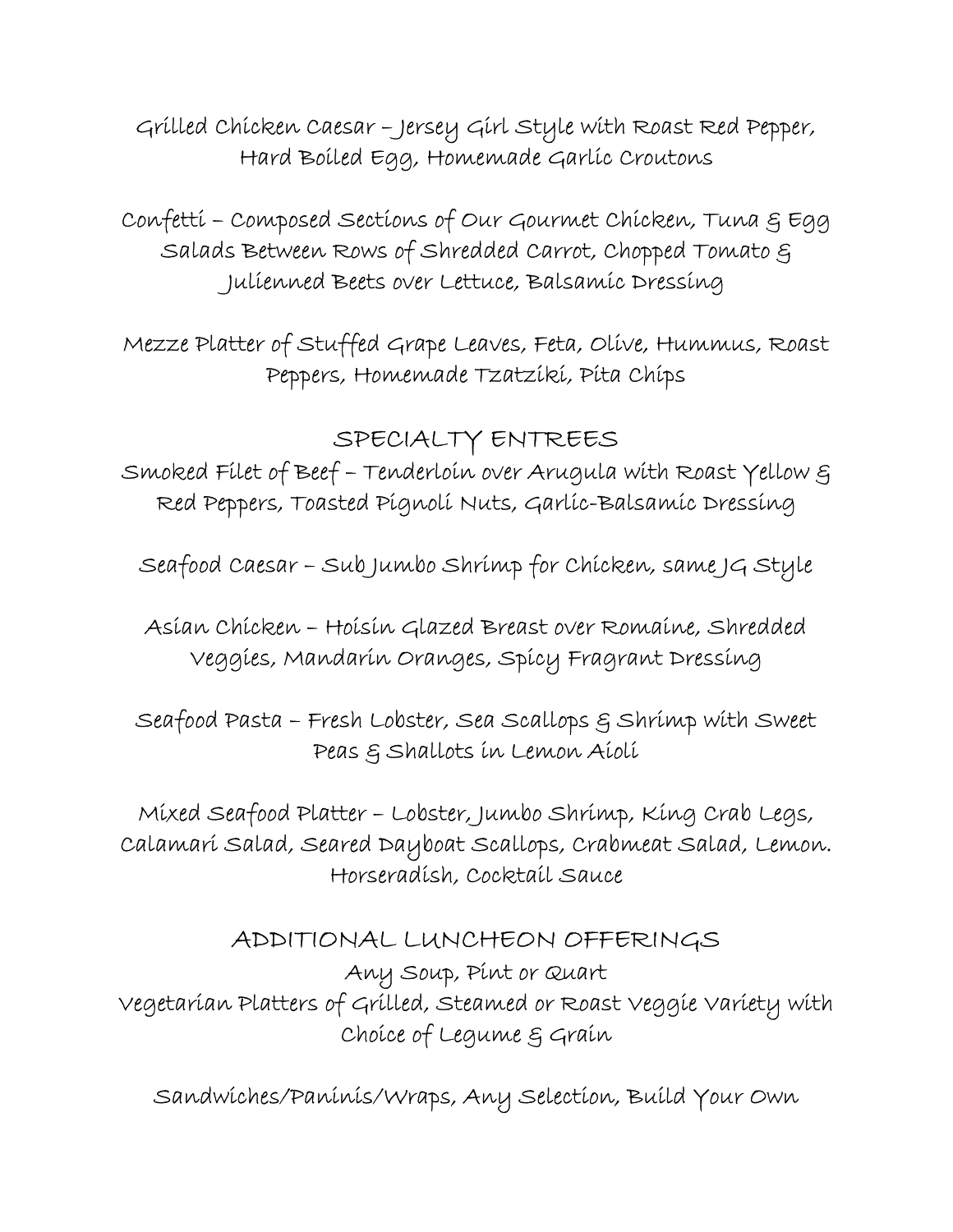# Finger Sandwiches, Any Choice

Tuna, Chicken, Egg, Shrimp Salads by Pint or Quart

Southern Fried Chicken Strips or Parts, Homemade Ranch Dip

Quiche, Client Choice

Pasta – Choice of Bolognese, Marinara, Pesto, Pink Vodka, Garlic & Oil, Roast Garlic or Plain Alfredo

\*Bag or Box Lunches Available to Your Specification\*

\*\*We are Sensitive to Special Dietary Needs – Vegetarian, Vegan, Gluten Free, No Nuts and Kosher \*\*

\*\*\*We DO NOT Use any Processed Deli Products – All Proteins are Fresh Roast in House – Goffle Rd Poultry (All Natural, Free Range) and Wotiz Meats Products only\*\*\*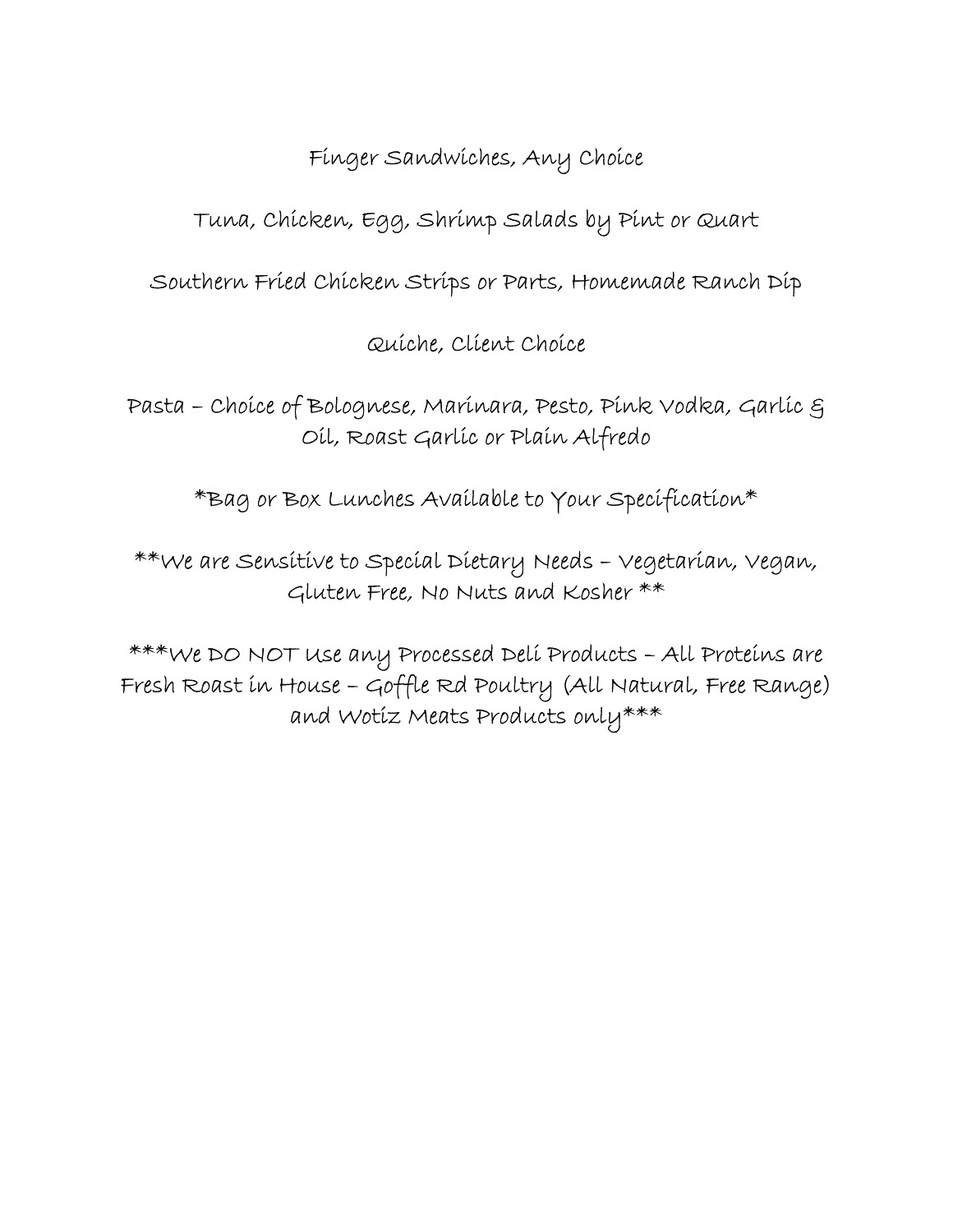APPETIZERS/HORDEOUVRES/SNACKS Vegetable Crudité – Seasonal, Local Variety - Choice of Hummus, Red Pepper Hummus, Baba Ghanouj, Spinach-Boursin, Carrot – Yogurt or Green Hummus with Fresh Garbanzos

Above Dip Choice, Fresh Pita Chips

Guacamole, Salsa, House Made Tortilla Chips

International Cheese Variety with Crackers & Flatbreads Same Add Sliced Fruit

Canape or Finger Sandwich Variety

Deviled Eggs, Simple or Add Smoked Salmon

Skewers – Chicken, Beef, Mini Meatball, Ahi Tuna, Tofu, Veggies – Variety of Dip Choices

Tuscan Antipasto – Imported Prosciutto, Sopressata, Mortadella, Pepperoni, Salami, Cappicola, Auricchio Provolone, Fresh Mozzarella, Ricotta Salada, Sweet & Hot Peppers, Olives, Artichoke Hearts, Anchovies, Caponata, Sundried Tomatoes, Caper berries, Garlic Crostini

Jumbo Shrimp Cocktail, Horseradish, Homemade Cocktail Sauce, Lemon Wedges, Crackers

Roast Veggie Platter, Homemade Pesto

Sesame – Panko Chicken Fingers, Honey Mustard Dip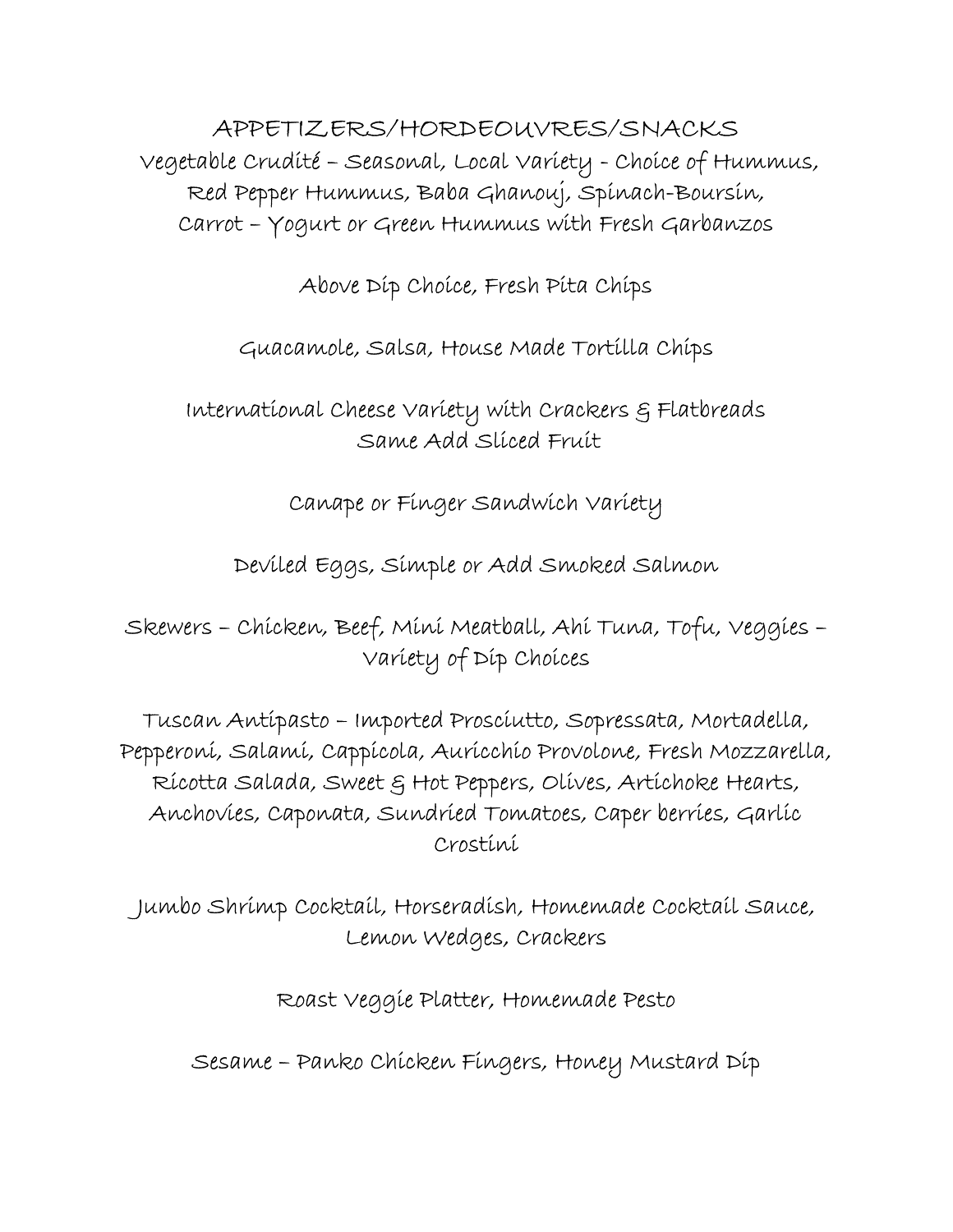# Chicken Liver Pate with Pistachio & Mandarin Orange, Mini Toast Points

Baby Lamb Chops In Lime- Mint Marinade

Chorizo in Puff Pastry, Fennel Seed Topped

Mini Empanadas, Sour Cream Dip

Assorted Mini Filo Pastries

Stuffed Baby Bliss Potato with Crème Fraiche, Caviar & Chive

Sliders – Choice of Beef, Turkey or Veggie Mini Burgers

Alaskan King Crab Cups, Wasabi-Avocado Mash

Mini Buffalo Wings, Celery Sticks, Our DELICIOUS Homemade Blue Cheese Dressing

Homemade Mini Pure Crabcakes, Chipotle Aioli Finished

Hoisin Glazed Seared Tuna on Fried Rice Paper

Homemade Tuscan Kale Chips Cocktail/Roasted/Dried Nuts Individual or Large Bags Chips, Any Choice

WE HAVE SOOOOO MUCH MORE - JUST ASK!!!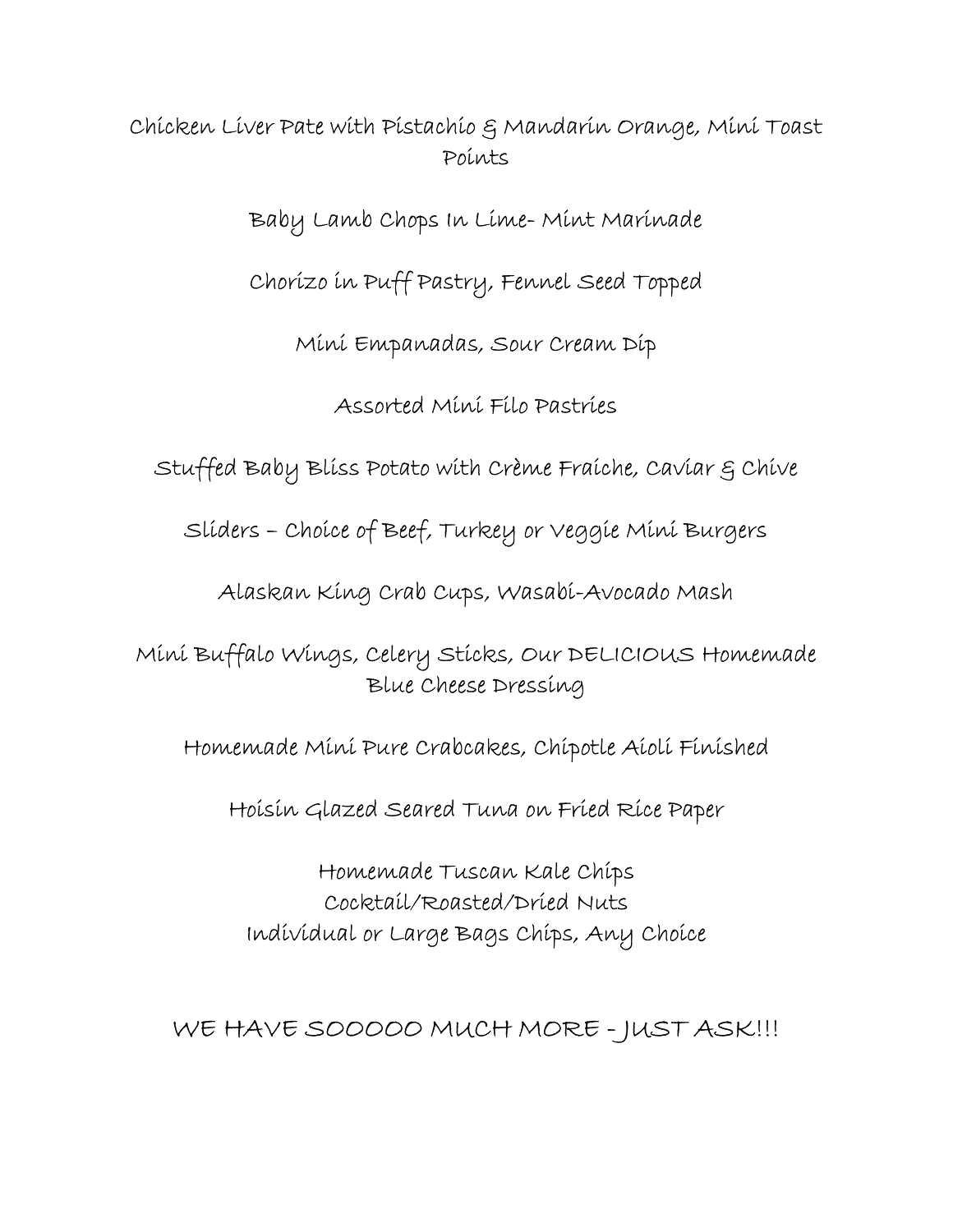### DINNER

POULTRY Turkey Breast Roulade - Basil & Roast Red Pepper Stuffed, Natural Au Jus Honey Glazed Roast Turkey Breast Turkey Meatballs Chicken Paprikash – Boneless Breast with Peppers & Onions in Paprika – Sour Cream Sauce Grilled Lemon-Rosemary Chicken Chicken Milanese with Arugula, Lemon & Chopped Tomato Chicken Murphy – Bone in Parts with Hot & Sweet Peppers, Onions, Potatoes, White Wine Sauce Chicken Cacciatore with Veggies in Tomato-Wine Sauce Blackened Chicken, Roast Corn-Tomato Relish Chicken Parmesan, Francaise or Marsala Garlic Stuffed Grilled Chicken Breast, Lemon-White Wine Reduction Sorrentino – Sautéed Breast over Spinach, Topped with Eggplant, Mozzarella, Mushroom-Marsala Sauce Oven Roast Bone in Chicken Breast, Honey-Orange Glaze Grilled Chicken Breast Teriyaki Apricot Stuffed Chicken Breast, Apricot Glaze Finish Chicken Pinwheels – Prosciutto, Asparagus, Fontina Cheese Stuffed Breast, Tarragon Aioli Pomegranate Glazed Roast Duck

#### BEEF

Cajun Meatloaf with Fresh Tomato Confetti Beef Bracciole in Tomato-Wine Sauce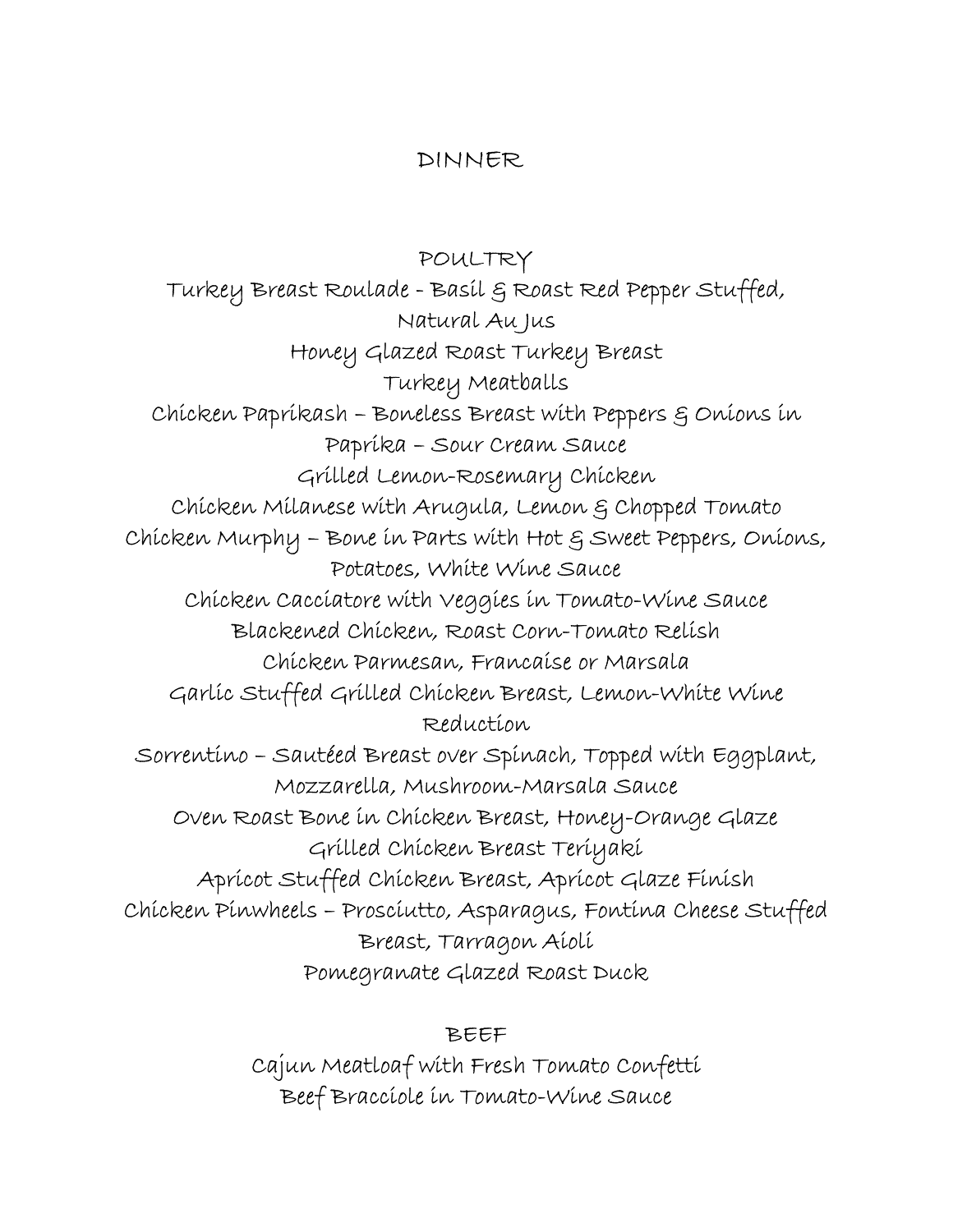Traditional Sauerbraten, Gingersnap Gravy Flank Steak Diane, Dijon-Brandy Sauce Homemade Meatballs – Fresh Ground Sirloin in Tomato-Basil Sauce Yankee Pot Roast with Caramelized Vegetables & Gravy Stuffed Cabbage Traditional Corned Beef or Pastrami Dinner Stuffed Flank Steak with Spinach & Parmesan Skirt Steak Chimichurri

#### VEGETARIAN

Eggplant Rollatine – OVER stuffed in Marinara, Mozzarella Finish Mexican Chile Rellenos – Poblano Stuffed with Jack Cheese & Battered, Red Chile Sauce Vegetable Terrine – Layers of Fresh Veggies, Rice & Gruyere Eggplant Parmesan Vegetable Lasagne Pizza – Housemade Choice of Traditional, Any Topping, French Bread or English Muffin

PORK

Fennel Stuffed Loin with Fennel & Onion Sauté Grilled Pork Chops with Onion Gravy Orange Marinated Tenderloin Hot or Sweet Italian Sausage with Peppers & Onions

#### PASTA

Three Cheese Lasagne-Ricotta, Mozzarella, Parmesan, Marinara Sauce Penne Pasta with Portabellas, Sundried Tomatoes, Asparagus in Pink Vodka Sauce Meat & Cheese Lasagne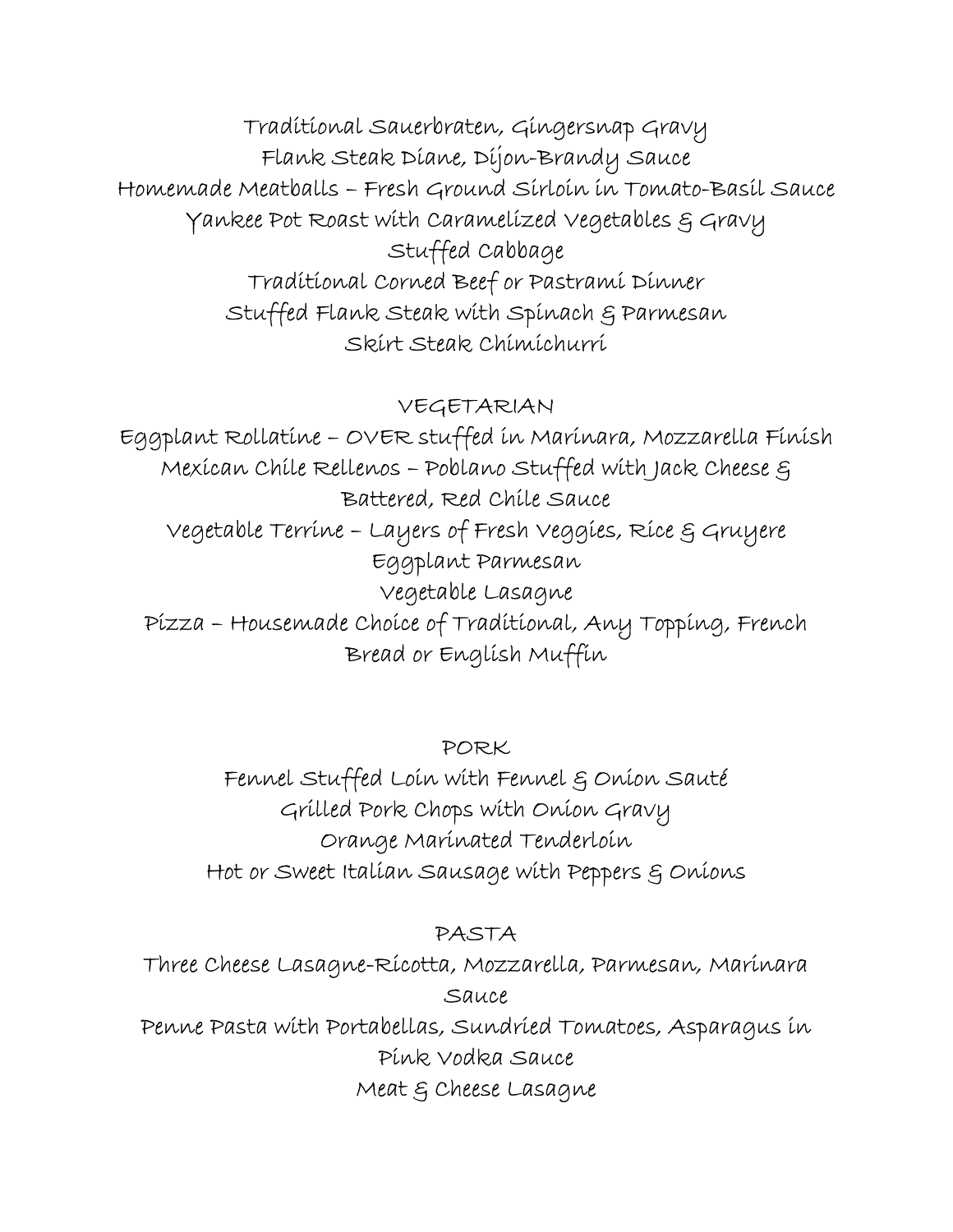Cavatelli, Sausage, Broccoli Rabe, Garlic & Oil Homemade Potato Gnocchi, Bolognese Sauce Mini Cheese Ravioli in Creamy Tomato, Basil & Artichoke Sauce Tortellini Bolognese Bowtie Pasta, Chicken & Broccoli Rabe in Roast Garlic Alfredo Sauce

#### SEAFOOD

Flounder Francaise Sausage, Chicken & Baby Shrimp Jambalaya Almond Crusted Salmon, Creamy Orange Sauce Clams Steamed in Garlic, White Wine & Parsley Zuppa Di Mussels, Tomato – Wine Sauce Salmon Teriyaki

ACCOMPANIMENTS Homemade Rice Balls Stuffed with Mozzarella Whipped Potatoes Corn Muffin Stuffing with Brunoise of Vegetables Coconut-Sesame Rice Pasta – Penne, Fusilli, Orecchiette, Bowties or Rigatoni with Marinara, Alfredo, Pink Vodka, Primavera, Creamy Pesto or Puttanesca Sauce Oven Roast Vegetables Creamed Spinach Italian Potato Croquettes with Mozzarella & Parmesan Sweet & Sour Red Cabbage Horseradish Whipped Potatoes Broccoli or Cauliflower Au Gratin Lemon Risotto Gratin of Potatoes Spinach & Garlic Sauté Jasmine Rice with Lemongrass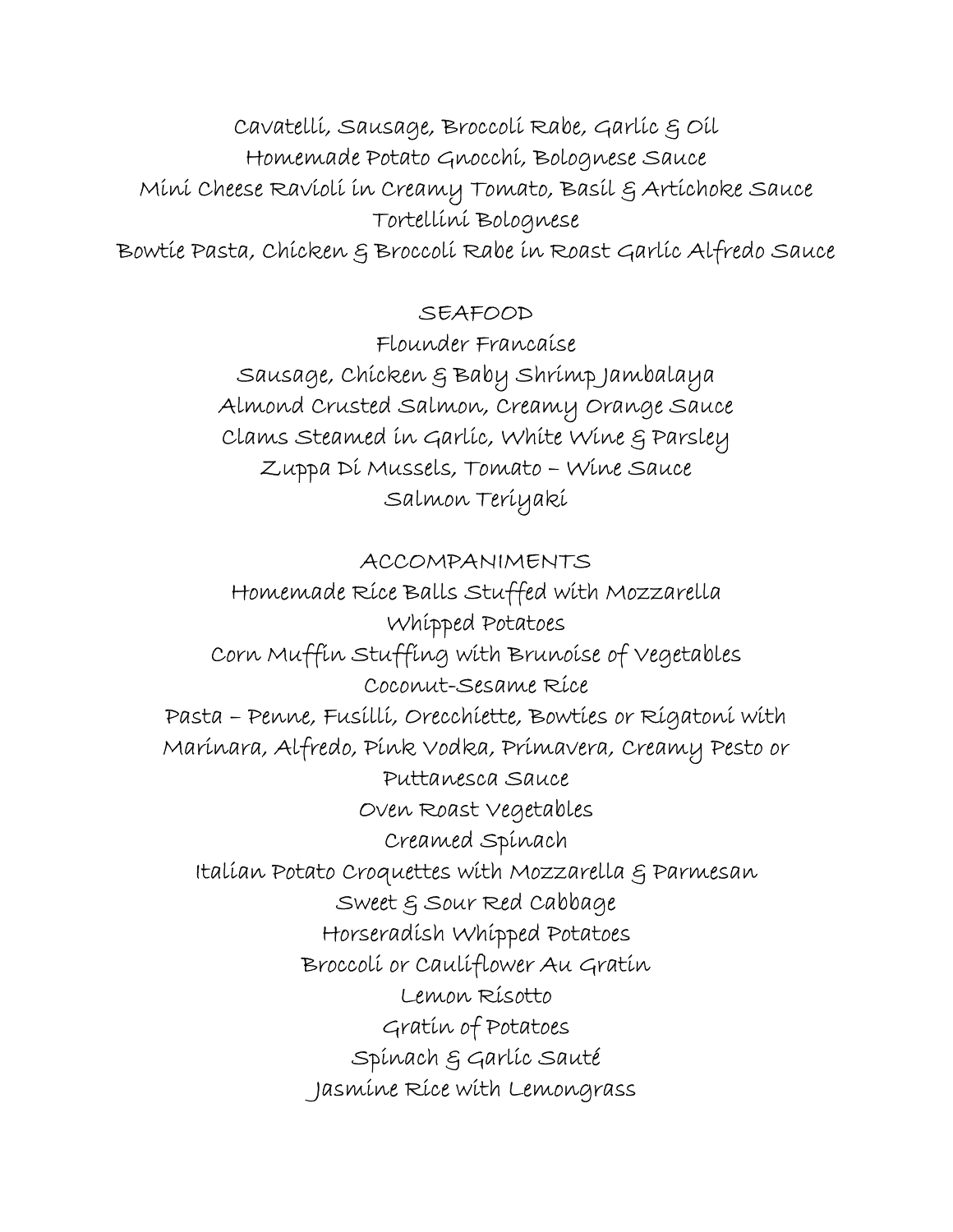Wasabi Whipped Potatoes String Beans Almandine Crispy Parmesan Roast Potatoes Mexican Rice Scallion Mashed Potatoes Creamy Tuscan Rice Triple Potato Roast – Red Bliss, Yukon Gold & Sweet Steamed Vegetable Medley Island Rice with Mango, Scallion, Pineapple & Papaya Steamed Broccoli with Lemon Cheddar Smashed Red Bliss Potatoes String Beans with Buttered Mushrooms Roast Garlic Whipped Potatoes Homemade Southern Succotash Baked Broccoli with Parmesan Crumble Rice Pilaf Whipped Sweet Potatoes, Orange-Brown Sugar Topping Maple Glazed Carrots Butter Toasted Noodles GOURMET ENTREES SEAFOOD Dover Sole Picatta Lime Grilled Salmon with Mango Salsa Fisherman's Wharf Cioppino – Stew of Shrimps, Scrod, Mussels, Clams & Scallops in White Wine & Tomato Crabmeat Stuffed Sole, Lemon-White Wine Sauce Coconut Shrimp, Honey Orange Glaze Baked Filet of Salmon, Spiced Yogurt Sauce Hoisin Glazed Salmon over Baby Spinach Homemade Crabcakes – NO FILLERS with Choice of Sauce

Chilean Sea Bass, Pan Seared or Roast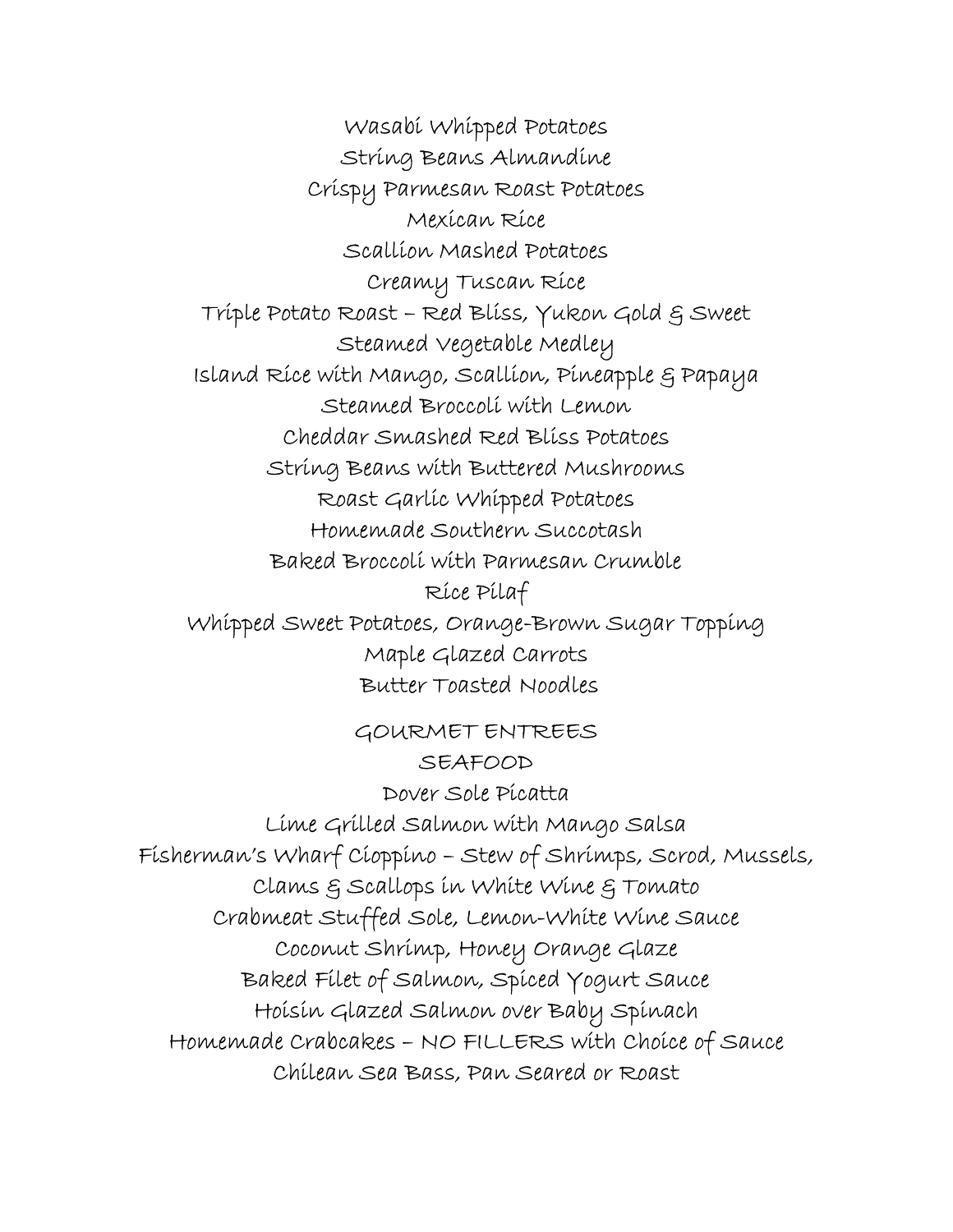Halibut any Style Shrimp in Champagne Dijon Sauce Miso Topped Salmon over Baby Spinach Bacon Wrapped Shrimp Stuffed with Jack Cheese & Jalapeño Shrimp Scampi Ancho Chile Crusted Baked Salmon Seafood Fra Diavolo – Shrimp, Mussels, Clams & Calamari in Spicy Tomato Sauce Crabmeat Stuffed Shrimp Poached Salmon, Cucumber Dill Sauce Shrimp Creole

CHICKEN

Butterflied Cornish Hens with Wild Mushroom & Lemon Roast Chicken (Bone in), Asparagus – Wild Mushroom Ragout

VEAL

Sorrentino – over Sautéed Spinach, Topped with Eggplant, Mozzarella & Mushroom-Marsala Sauce Francese, Marsala, Parmesan or Cacciatore Saltimbocca – over Spinach with Prosciutto & Mozzarella

BEEF

Steak Tips Pizzaiola with Mushrooms, Onions & Peppers in Tomato – White Wine Sauce Braised Short Ribs Steak Tips Puttanesca with Tomato, Wine, Onions, Garlic, Olives & Capers Steak Tips Bordelaise with Mushroom & Red Wine Whole Grain Mustard Crusted Filet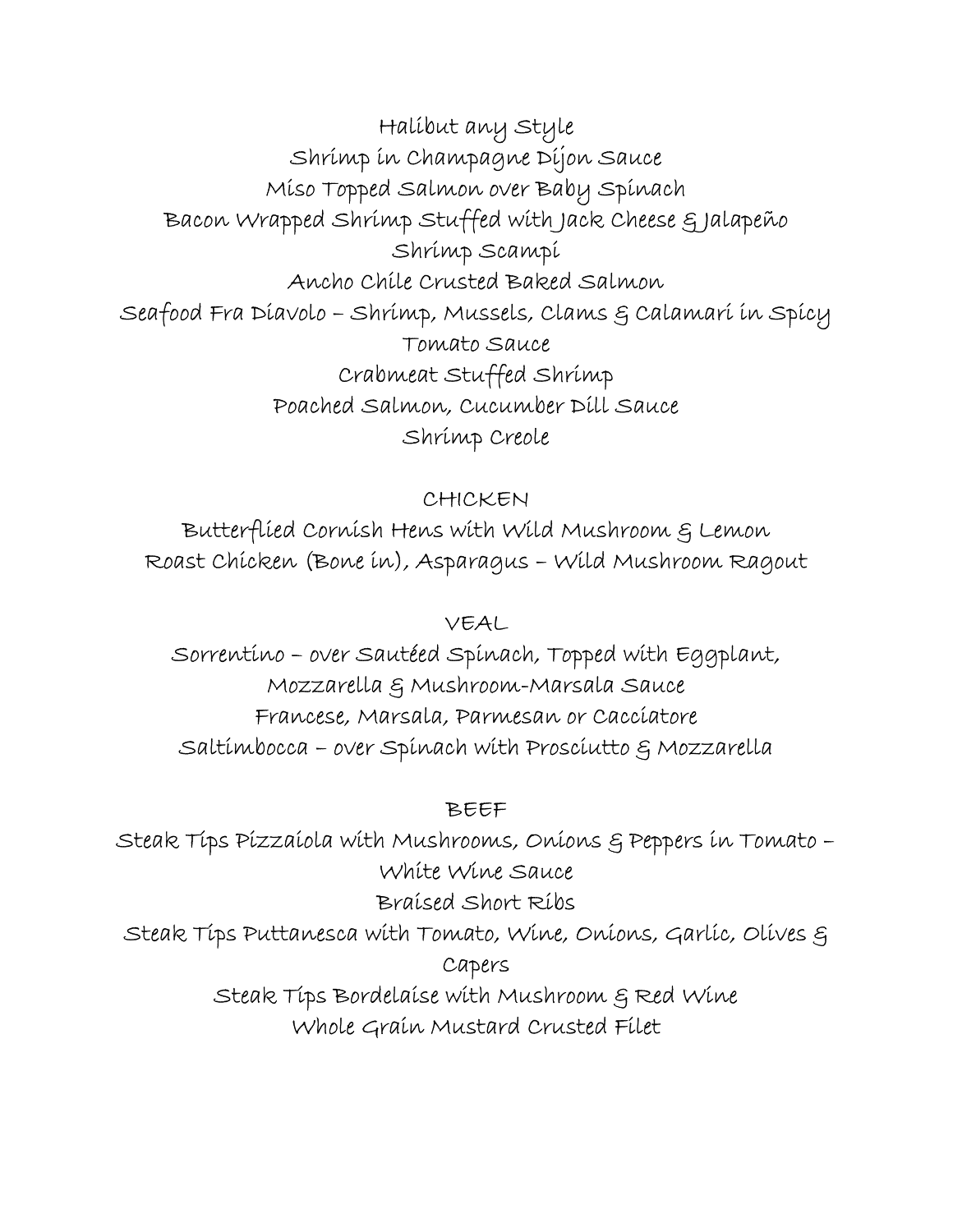PORK

Baby Back Ribs, Homemade BBG Glaze

Have a Desire For Something Not Listed? Just Ask, We Accommodate Whenever Possible!

\*\*Specialty Dinner Rolls, Breads Available Upon Request\*\*

### MEXICAN FARE

Napolitos – Cactus Salad in Lime Vinaigrette over Shredded Lettuce Quesadillas – Any Style, Any filling(s), Sour Cream

Accompaniment

Nachos – Homemade Vegetarian Refried Beans, Cheese, Jalapenos, Housemade Corn Tortilla

Seven Layer Dip – Housemade Vegetarian Refried Beans, Cheese, Homemade Salsa, Sour Cream, Jalapeno, Chopped Onion, Cilantro, Homemade Tortilla Chips

"Drunken" Chicken or Beef Skewers Marinated in Tequila, Beer & Lime

Cowgirl Shrimp – Stuffed with Cheese & Jalapeno, Bacon Wrapped & Grilled

Tacos, Choice of Filling with Lettuce, Tomato & Cheese Tostadas – Flat Fried Corn Tortilla Topped with Refried Beans, Cheese and Your Choice of Protein

Enchiladas Filled with Choice of Protein, Topped with Cheese and Choice of Salsa – Red Chile, Green or Mole

Burritos Filled with Refried Beans and Choice of Protein, Topped with Cheese & Red Chile Sauce

Tamales – with Masa and Fresh Corn, Choice of Protein

Chicken Mole – Quartered Parts or Boneless Breast in Our Delicious Sauce

Steak Tampiquena – Grilled Skirt with Poblano Chile, Jack Cheese & Tomato Sauce, Aye, Chihuahua, Delicioso!!!